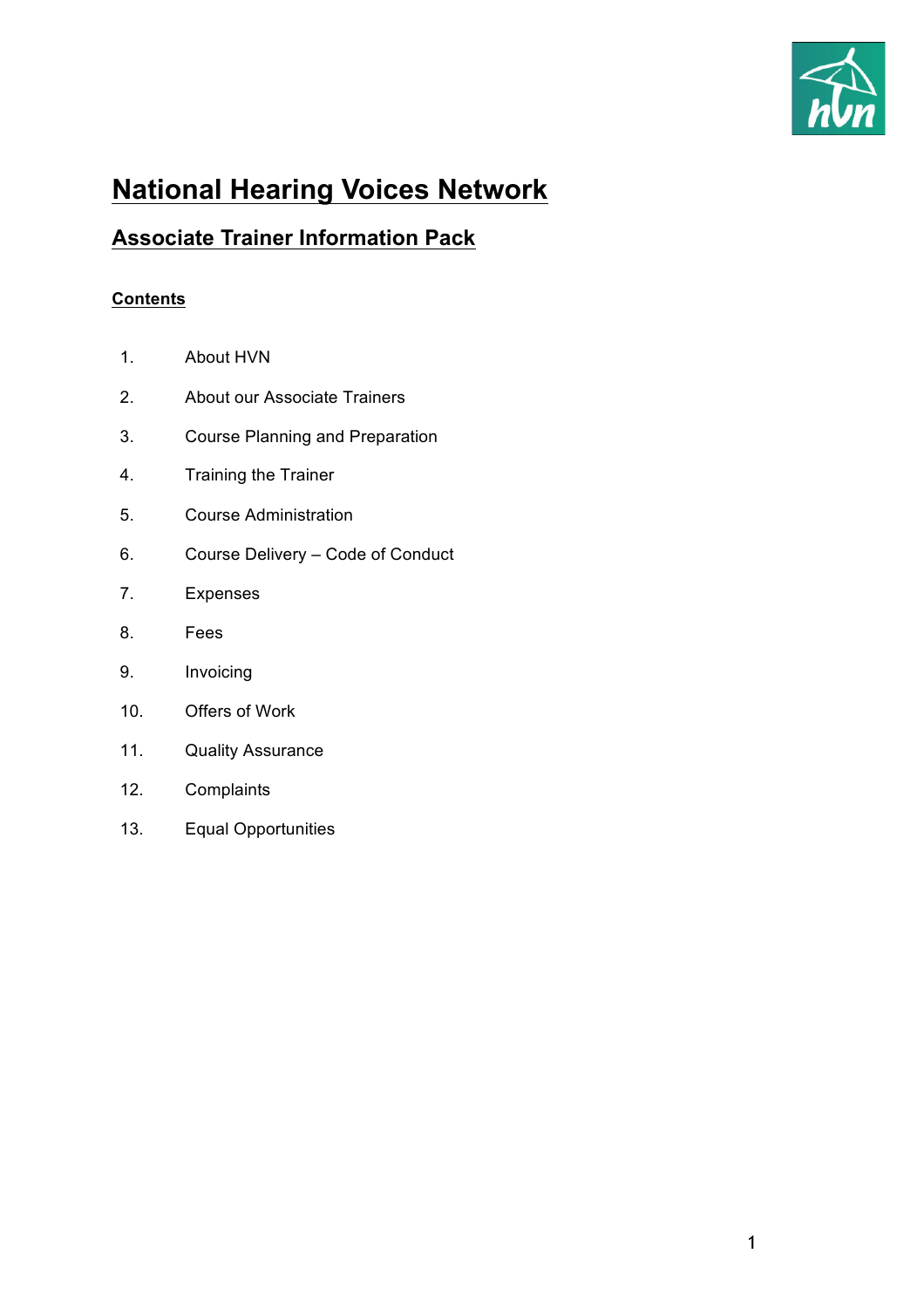

# **1. About HVN**

If you hear voices HVN can help - we are committed to helping people who hear voices. Our reputation is growing as the limitations of a solely medical approach to voices become better known. Psychiatry refers to hearing voices as 'auditory hallucinations' but our research shows that there are many explanations for hearing voices. Many people begin to hear voices as a result of extreme stress or trauma.

We offer information, support and understanding to people who hear voices and those who support them.

The aims of the network are:

- To raise awareness of voice hearing, visions, tactile sensations and other sensory experiences
- To give men women and children who have these experiences an opportunity to talk freely about this together
- To support anyone with these experiences seeking to understand, learn and grow from them in their own way

We try to achieve our aims through these objectives:

- Promoting, developing and supporting self-help groups
- Organising and delivering training sessions for health workers and the general public
- Making available a telephone line that gives information and help to people who experience hearing voices, seeing visions and tactile sensations
- To give men, women and children who have these experiences an opportunity to talk freely about them
- Produce four newsletters a year

#### **2. About Our Associate Trainers**

All of our Associate Trainers will have the following qualities, qualifications or certification;

- Have been through a rigorous recruitment and selection process
- Have direct lived experience of psychiatric services
- Share the HVN ethos (see above)
- Be able to work within HVN's Equal Opportunities and Disability Rights Policies
- Be experienced trainers used to delivering material to a range of audiences
- Be self employed or sole traders for tax purposes
- Have acceptable and current CRB clearance
- Be able to provide their own professional and public liability insurances.

Please see the person specification for more details.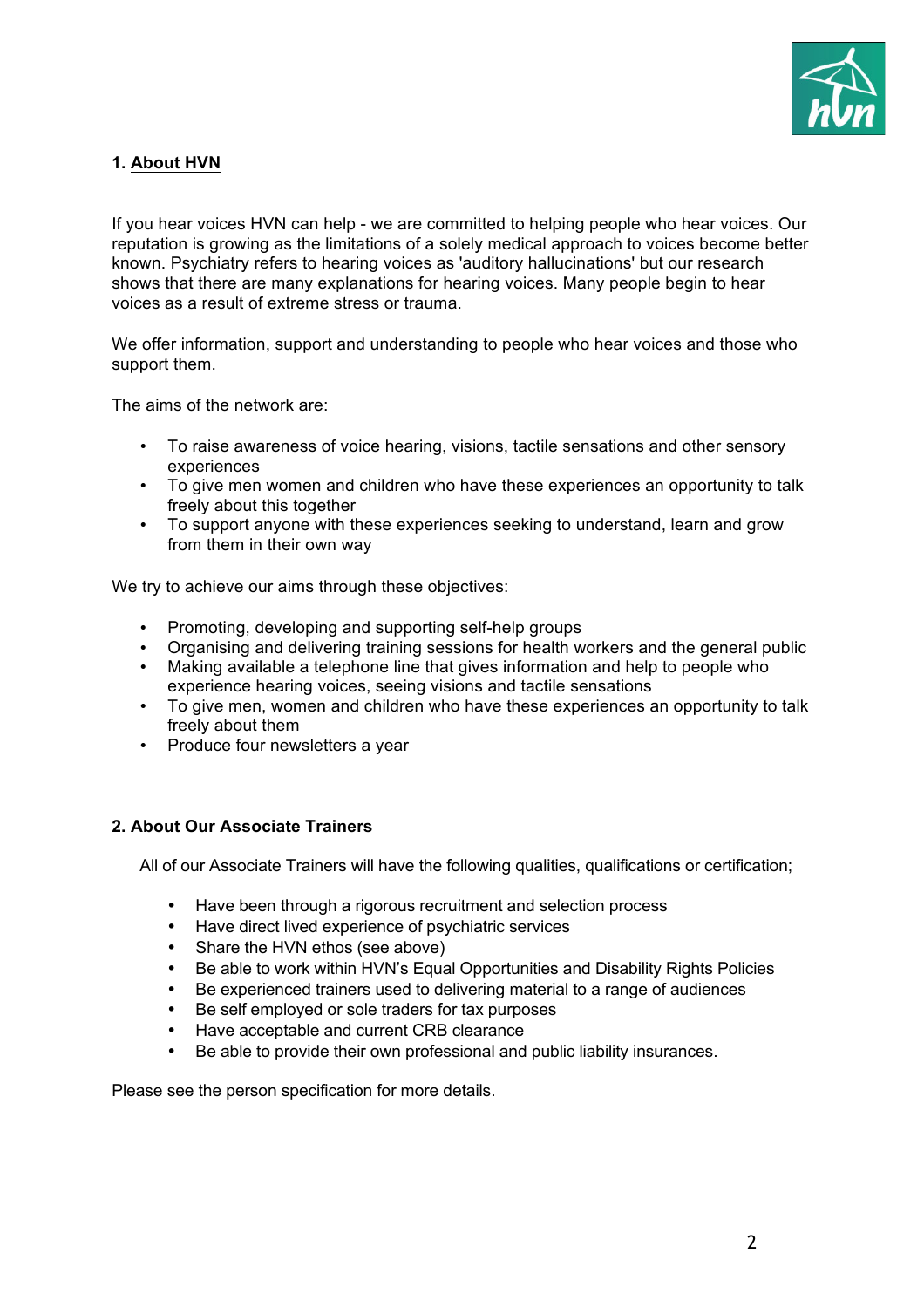

# **3. Course Planning and Preparation**

Trainers may be required to attend at least one pre-course planning meeting with the HVN staff or Trustees responsible for co-ordinating the course and other trainers involved in teaching on it. If HVN staff consider additional meetings are necessary then the trainer will also be expected to attend these.

The aims of pre-course planning meetings are as follows:

- To agree how the course objectives shall be achieved
- To draw up a teaching plan
- To prepare a programme
- To discuss and agree the nature and extent of written material that will be produced (handouts)
- To agree audio-visual and other equipment required for the course

If there is no pre-course planning meeting the trainer will be expected to produce:

- Trainers Programme (teaching plan) a detailed outline describing the course content and structure, sessions and course outcomes.
- Participants Programme to inform participants of the course timetable. The above should be provided to the client at least 2 weeks before the date of the course.

#### **4. Training the Trainer**

It is HVN's aspiration that our Associate Trainers will contribute to the training and development of future trainers by co-producing training materials / sessions with Assistant **Trainers** 

These Assistant Trainers will have experience of services and a desire to share the HVN ethos but will lack the confidence, the experience or the skills to be Associate Trainers at this point in time.

Associate Trainers will be expected to contribute positively to the personal and professional development of the Assistant Trainer. Assistant Trainers will be either be allocated at HVN's discretion or identified by the Associate Trainer and agreed by HVN.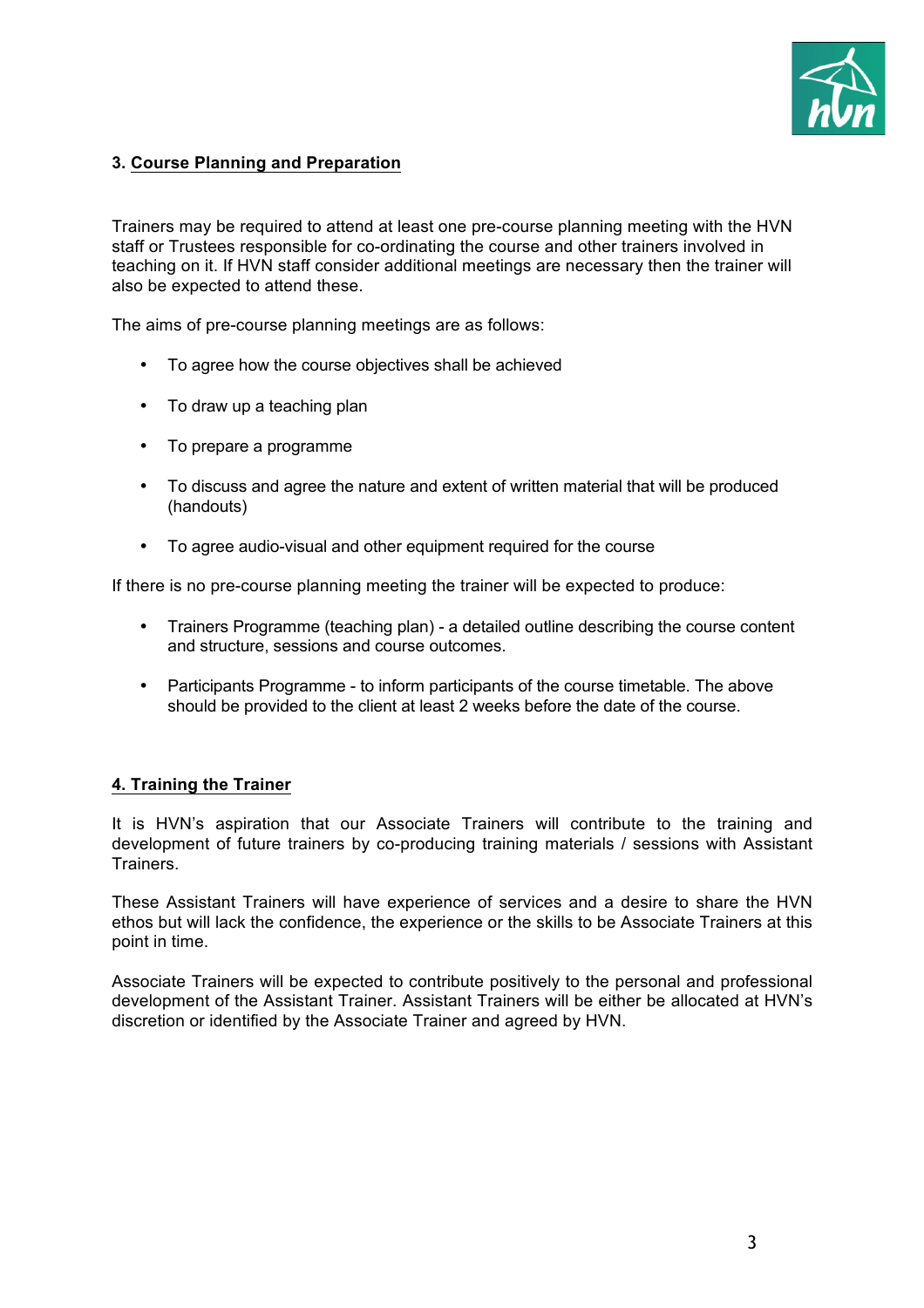

# **5. Course Administration**

#### **5.1 Handouts and Course Materials**

Associate Trainers will provide a course programme and all notes and handouts for the course, including, where appropriate, case studies and exercises. An overview of the course programme should be sent to the recipient two weeks before the date of the course. The Associate Trainer will become the main point of contact for all issues once the session is allocated to the trainer by HVN staff or Trustees.

Associate Trainers will ensure that the course content, methods, presentation and other materials used reflect HVN's equal opportunities policy.

All materials must be in HVN house font – Arial and no smaller than 11 points.

Tailored programmes, updated course programmes, course notes and handouts must be submitted 10 working days before the course date. This allows HVN staff and Trustees to scrutinise new course content prior to delivery to make sure that it fits with the ethos of the organisation.

HVN is entitled to use any materials produced by the trainer on future courses.

If handouts are being circulated on the day, please ensure that HVN receives a copy for its files in order that full records of all courses are maintained.

The course fee covers preparation of course notes, handouts and exercises in the normal course of training delivery.

In the course of preparing overhead transparencies or PowerPoint slides please adhere to the following:

- Use Arial font
- Text size to be no less than 24 points
- Keep to no more than eight lines per slide
- Key words only should appear on the transparency to emphasise the point the trainer wants to make
- Do not put full texts or documents onto the slide. These are better as accompanying handouts.
- If using PowerPoint, make sure the slides are clearly visible and readable.

# **5.2 Development Fee**

No fee is payable for preparation and delivery of routinely delivered programmes and associated notes, handouts and exercises. However, a fee will be paid by agreement in the following instances: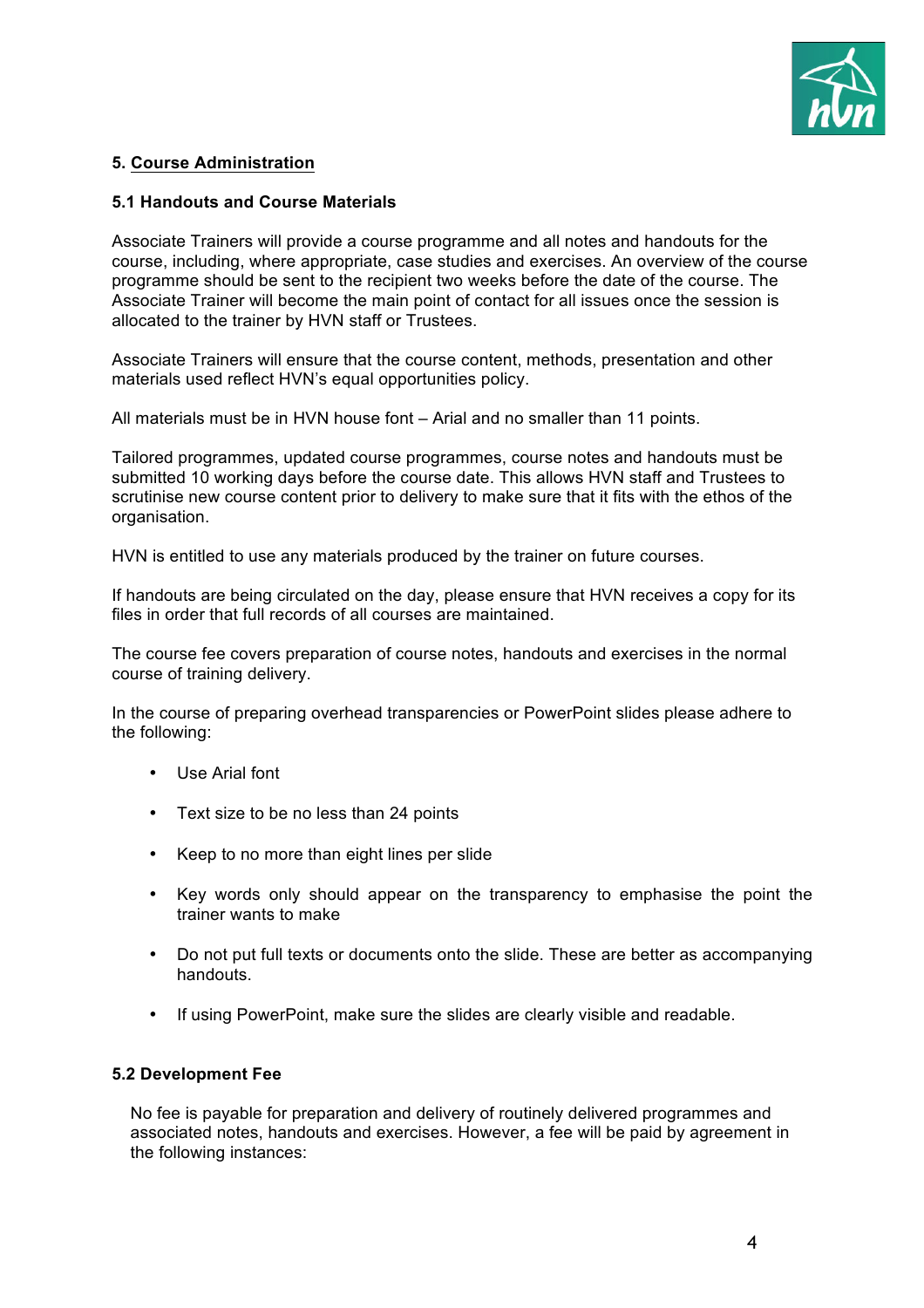

- Course materials require substantial amount of work or revision
- Involvement in development of new courses

### **5.3 Equipment**

Associate trainers will be expected to negotiate the availability of equipment (flip chart, projector, etc) with the client prior to the session. Associate Trainers will be expected to have all of their materials available electronically (laptop, memory stick etc) for every training session.

#### **5.4 Evaluation**

Course evaluations are used to identify participants' initial reactions to their HVN training experience and to continuously monitor and improve the quality of service provided.

Evaluation forms for the trainer and participants should be included with the course materials. A standard evaluation process should follow each course. Participants must complete and hand the forms back to the trainer at the end of the course. Trainers must return the evaluation forms to HVN within five working days and be available to discuss these if necessary.

#### **5.5 Attendance Form**

Trainers should take a register of the attendees and return to HVN together with the evaluation forms. The attendance form will act as an official register and only those signed on it may receive a certificate of attendance if certification or proof of attendance is requested by the client

#### **5.6 Certificates**

Certificates are provided with the course materials if requested, certification should be routinely offered to clients. The trainer is expected to sign and hand out attendance certificates to participants on the course. If a participant attends only a part of the course, a note to this effect should be made by the trainer on the certificate and the attendance form.

#### **6. Course Delivery – Code of Conduct**

The trainer is expected to arrive at least 30 minutes before the training commences to ensure that everything including room layout, equipment and course materials are in order.

Please make yourself known to the office, reception or client contact on arrival.

The trainer is responsible for ensuring they are familiar with the location of toilets, heating, lighting and ventilation.

The trainer is responsible for the health, safety and welfare of all participants on the training course in so far as it is reasonable to be so. For example, for both open and in-house training, it can be reasonably expected that you familiarise yourself with the relevant fire regulations and can give appropriate directions indicating fire exits at the beginning of each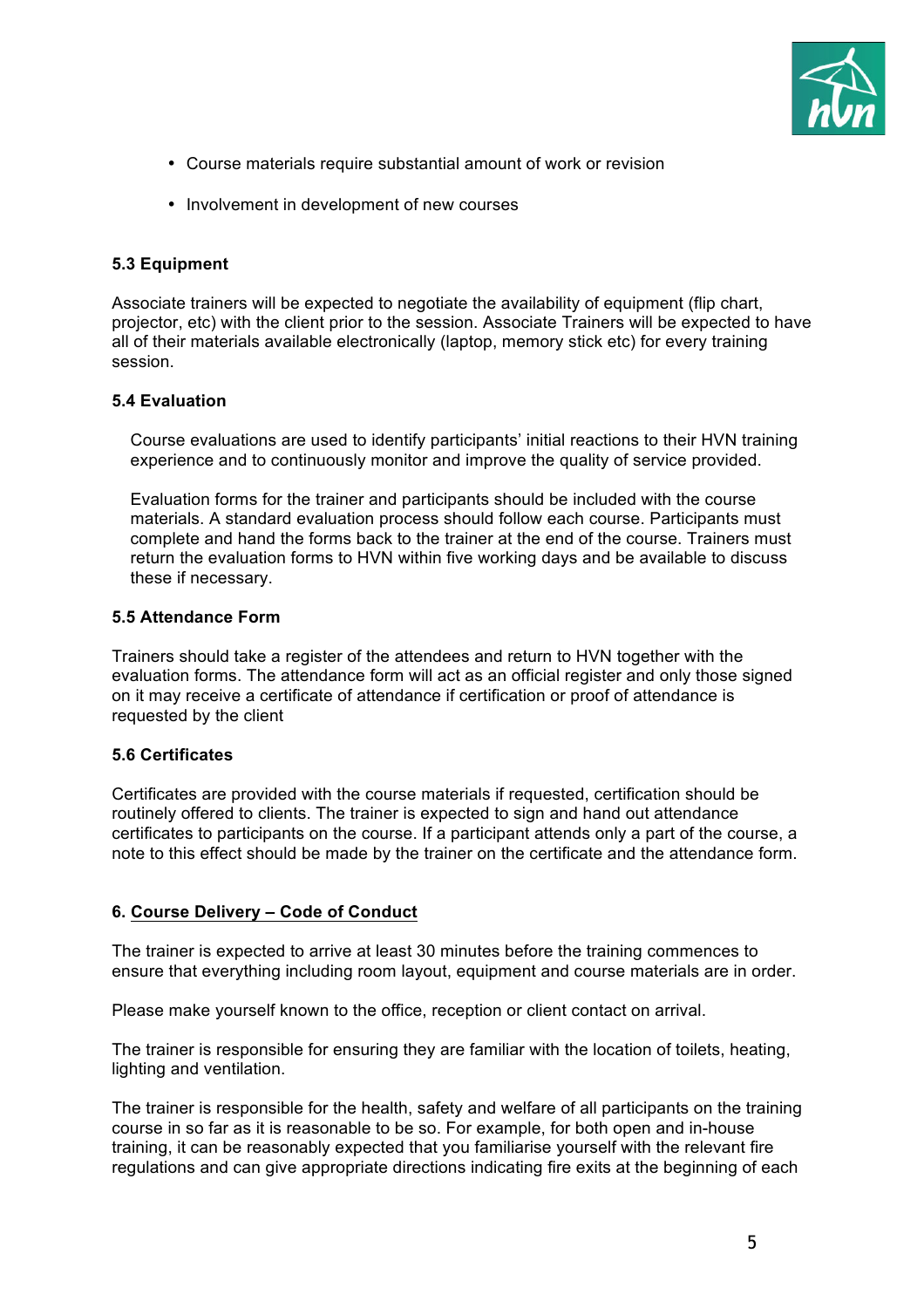

training course. It can be reasonably expected that you use your best endeavours to ensure flipchart and equipment used by you are not placed in areas where they are likely to cause injury or harm to participants.

The trainer must behave in a professional manner at all times and adhere to HVN's Equal Opportunities Policy.

The trainer is responsible for providing a productive learning environment.

The trainer must challenge and deal with discrimination if and when it arises during an event.

The trainer should establish 'ground rules' at the beginning of each course comprising of confidentiality, equal opportunities, respect and participation.

After the training delivery, the trainer is responsible for ensuring arrangements are in place to tidy the training venue.

After the training delivery, the trainer is responsible for ensuring any borrowed equipment and/or items are returned or arrangements made to effect the same.

After the training delivery, the trainer is responsible for ensuring evaluation sheets are collated and returned to HVN.

As soon as possible after the training delivery, the trainer is responsible for completing their invoice and, where applicable, supplying receipts, and sending the invoice to HVN's head office.

After the training, the trainer is responsible for making themselves available for discussion including review of the training delivery with HVN. Such availability may be through email or telephone contact.

#### **6.1 Confidentiality**

Any information obtained by the trainer during the work and/or delivery of training on behalf of HVN is to be regarded as strictly confidential.

#### **7. Expenses**

HVN is a not-for-profit charity. Resources are therefore restricted and costs need to be kept to a minimum. Any efforts to do so on the trainer's part are both encouraged and appreciated.

All expenses must be made via a personal invoice and submitted in writing to HVNs Head Office. Invoices will be paid by BACS transfer or cheque, within a month of receipt of invoice.

HVN uses the National Joint Council's (NJC) scale to reimburse expenses incurred. All HVN staff and associate trainers are subject to these rates.

The following costs are the maximum contribution that will be made towards travel and subsistence while undertaking work for HVN in 2010/11. No other expenses will be met without prior approval having been given in writing from two trustees.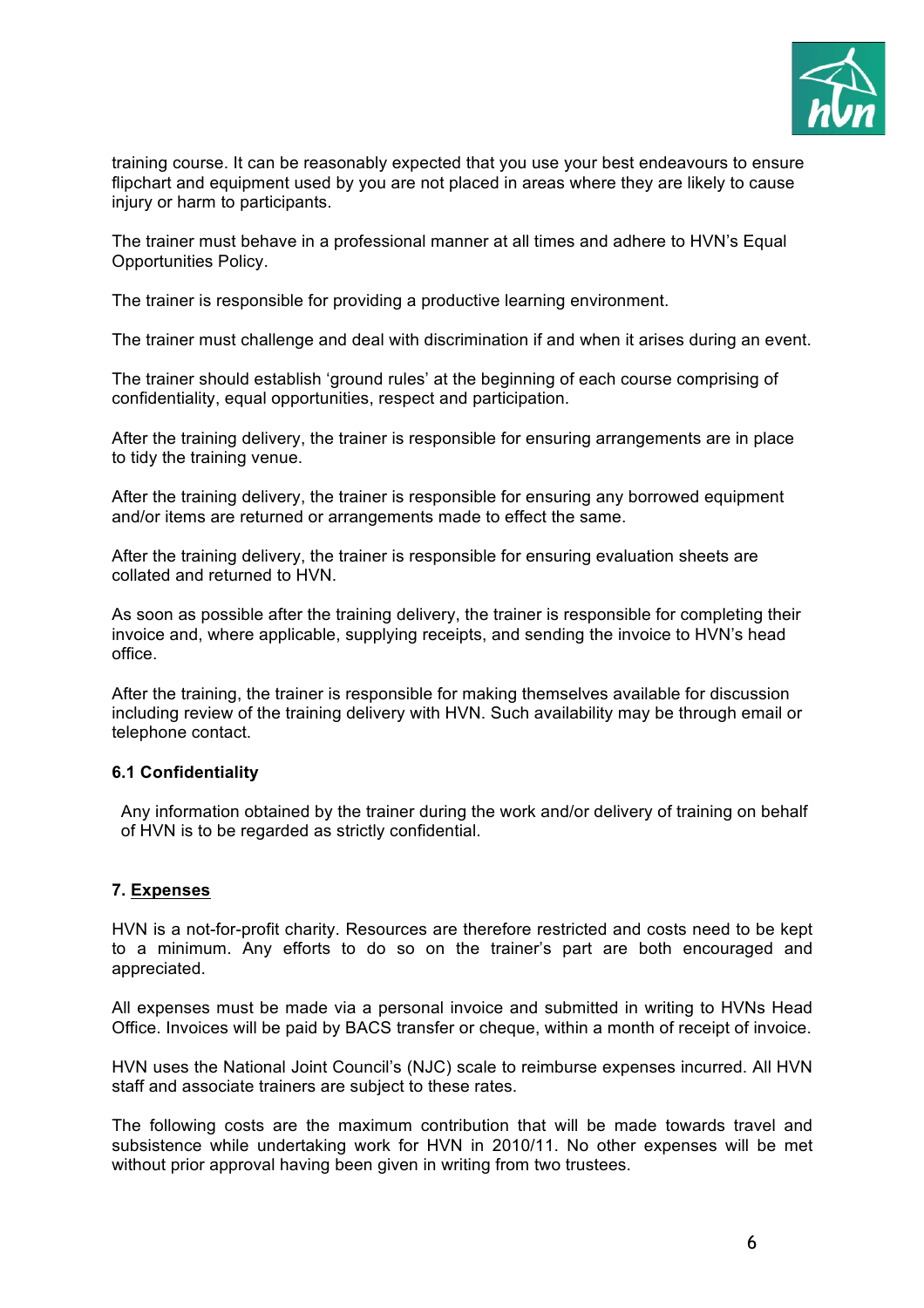

# **7.1 Meals**

Meals are reimbursed in the event the trainer is on an overnight stay or if lunch is not provided on a training course.

| <b>Breakfast</b>    |        | £6.18 if leaving home before 7am                 |
|---------------------|--------|--------------------------------------------------|
| Lunch               |        | £8.53 if lunch is not provided at training venue |
| Tea                 | £3.36  |                                                  |
| <b>Evening Meal</b> | £10.53 |                                                  |

Alcohol is not refundable.

#### **7.2 Accommodation**

In the event that overnight accommodation is required, HVN will reimburse the equivalent cost of a single room, with breakfast, in the Premier Travel Inn nearest to the venue. HVN will require a VAT receipt for all accommodation based expenses. If accommodation costs less than the equivalent Premier Inn no additional payment will be made.

Associate Trainers should always endeavour to minimise their expenses. An overnight stay will not be reimbursed if it is evident that travel from home would have been cheaper to the organisation.

Extras including newspapers, room service and telephone calls are not refundable.

#### **7.3 Travel**

| Bus/Coach<br>Train/tube<br>Taxis |                    | standard second class travel<br>standard second class travel<br>costs are reimbursed only if a taxi is essential (up to a<br>maximum value of a standard rail fare) |             |             |  |  |
|----------------------------------|--------------------|---------------------------------------------------------------------------------------------------------------------------------------------------------------------|-------------|-------------|--|--|
| Car                              |                    | Mileage may only be claimed with prior agreement from a<br>Trustee. Where no prior agreement, the cost of standard<br>second class rail travel will be applied.     |             |             |  |  |
|                                  | <b>Engine size</b> | 451-999cc                                                                                                                                                           | 1000-1199cc | 1200-1450cc |  |  |
|                                  | Per mile           | 42.9p                                                                                                                                                               | 46.9p       | 58.7p       |  |  |
|                                  |                    |                                                                                                                                                                     |             |             |  |  |

Parking this may be claimed with receipts

#### **8. Fees**

The agreed fee is stated on the individual contract and covers preparation, planning and delivery in connection with the course.

| Standard daily rate          | £375 |
|------------------------------|------|
| Half-day rate                | £250 |
| 1 Day course development fee | £200 |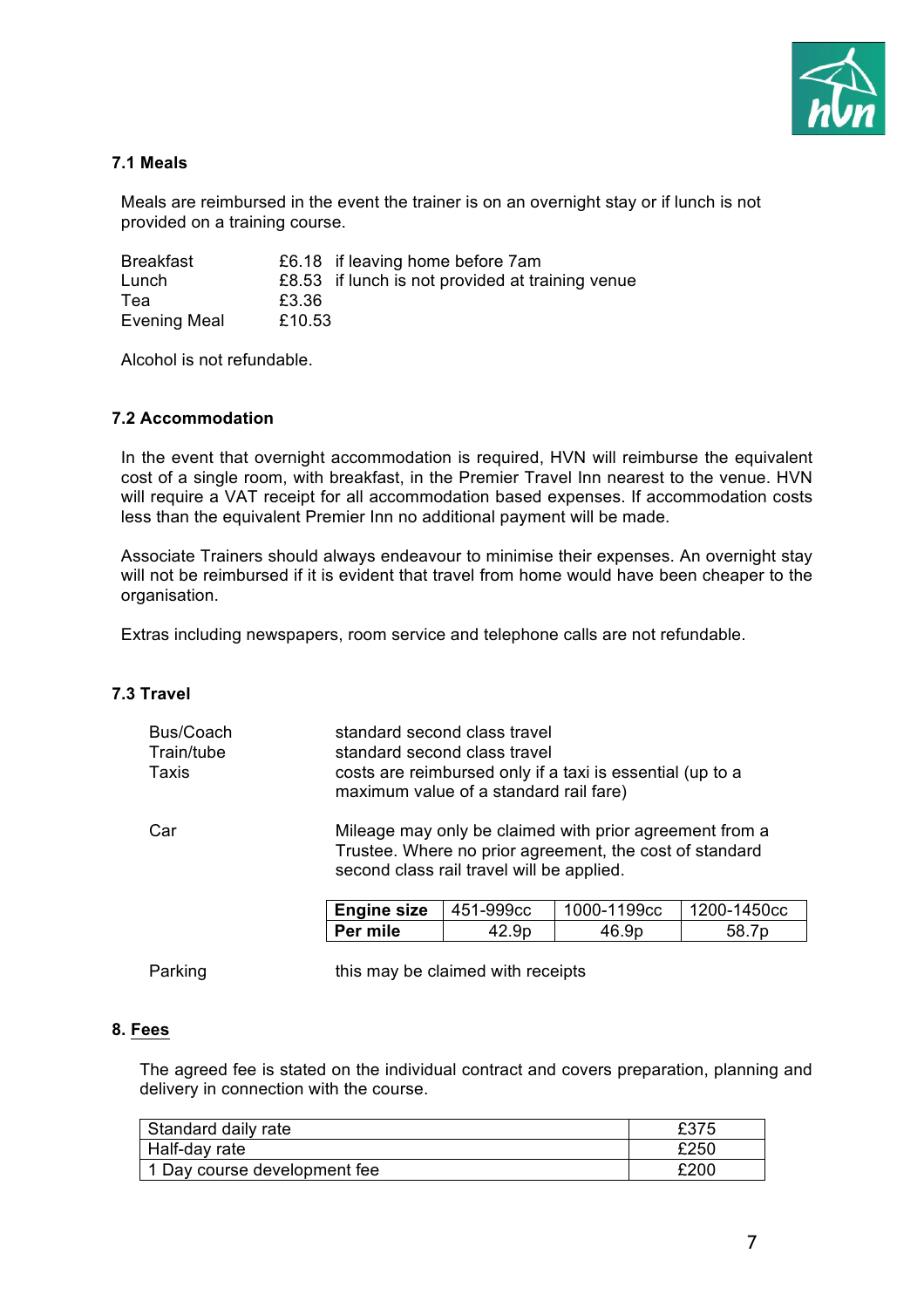

# **8.1 Cancellations**

- a. No cancellation fee is due if HVN cancels a course more than 10 working days before it is due to run.
- b. 50% of the agreed trainer fee is payable if HVN cancels a course with less than 10 working days notice.
- c. No fee is payable if the trainer cancels the booking.
- d. The trainer should inform HVN immediately if they are unable to train on a course.

#### **9. Invoicing**

**On completion of the course you should invoice HVN immediately for the agreed fee and expenses. Receipts for all expenses are also required. All invoices must be dated, and the details of the client / recipient clearly marked on the invoice.**

HVN is legally responsible for ensuring that income tax is paid on all trainers' fees. Accordingly:

- a. If you are self-employed, you must submit proof of self-employed status with your income tax reference and tax office address as part of the Associate Trainer recruitment process. No income tax will then be deducted from the fee. HVN are required to refresh this information annually in order to guarantee that you remain an independent contractor operating within the income tax regime.
- b. If you are registered for VAT, you should provide a VAT invoice including your VAT number.

#### **9.1 Payment procedure**

HVN's policy is to pay all invoices by cheque within a month of receipt of a correctly submitted invoice. If Associate Trainers wish to be paid by BACS they should submit their bank account details to the Secretary. The trustees will deal with invoicing queries and will aim to resolve them as quickly as possible.

#### **10. Offers of Work**

HVN cannot guarantee any commitments in terms of workload or training we would be able to offer you. Offers of work will be made on rota basis, with each Associate Trainer within a reasonable travelling distance being offered work in turn. If the trainer rejects a training session for whatever reason the offer will be made to the next trainer in line.

Sometimes further training or consultancy opportunities will arise as a result of a training course. HVN policy is that any further training must be arranged through HVN, and may not be conducted as a private arrangement between the trainer and the client. As a result of this, the following conditions apply: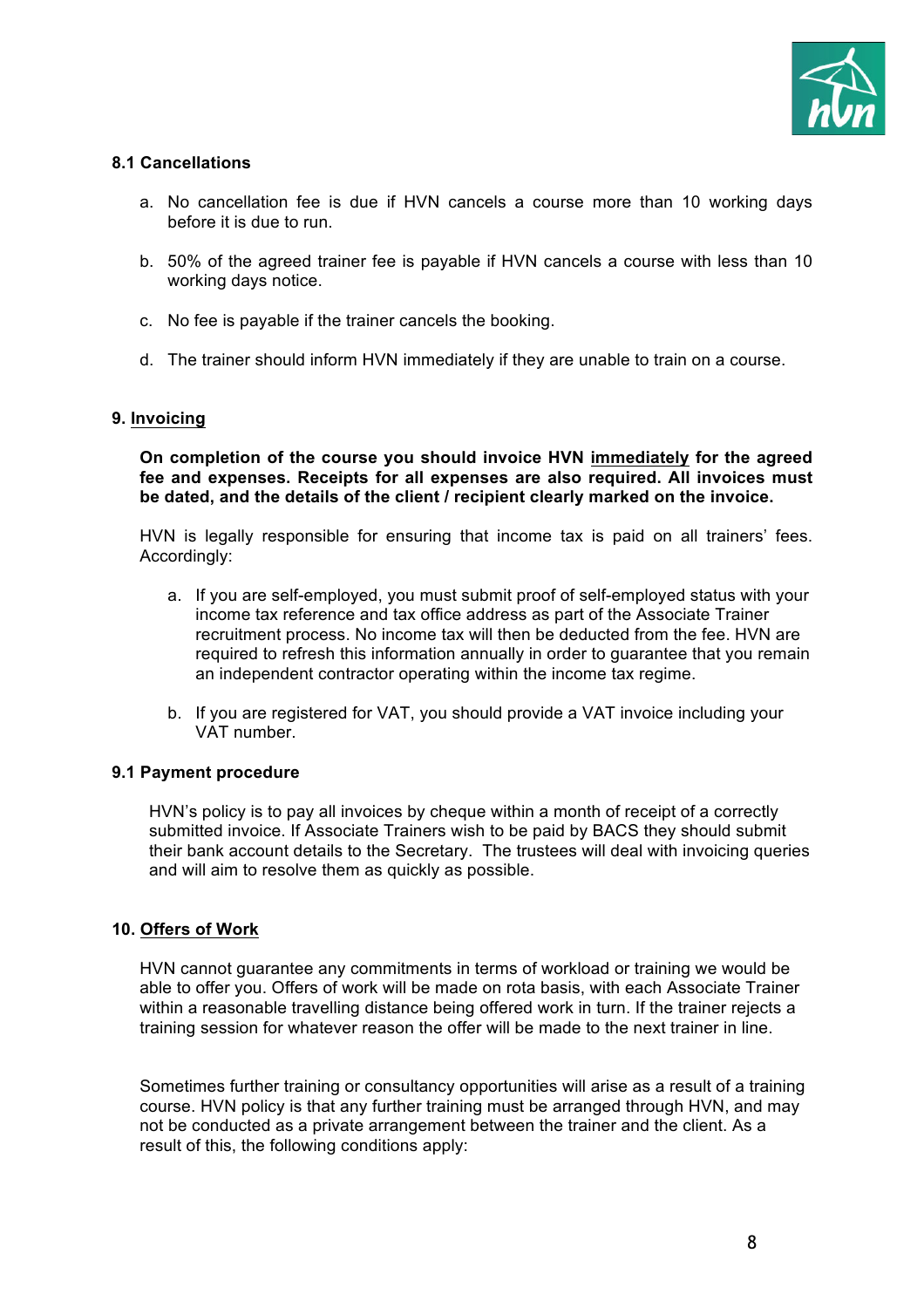

- a. Associate Trainers may not use HVN events as an opportunity to canvass for further work for themselves. HVN encourages Associate Trainers to canvass for further work for HVN. The content and quality of training and trainers should be the main vehicle to encourage additional requests for training. Where trainers develop relationships with organisations they will be offered work that is booked as a direct result of their previous engagements. Where named trainers are requested by organisations this request will be honoured where possible.
- b. Unsolicited enquiries about possible further HVN training should be referred to HVN staff or trustees for further action.
- c. If this agreement is contravened then no more offers of work will be made to the trainer and the relationship between HVN and the trainer will end.

#### **11. Quality Assurance Procedures**

#### **11.1 Keeping up to Date with Sector**

You are expected to maintain current with developments in the mental health sector. HVN will assist in this process by supplying you with a copy of our newsletter as well as by signposting you to our website for further information and good practice.

#### **11.2 Quality Assurance**

You are required to participate in HVN's on-going quality assurance of your training delivery. This may include HVN staff and trustees attending and assessing your training delivery at our discretion. This may also include follow up discussion with HVN staff and trustees over your assessment. There will be no payment for attendance or meetings in relation to quality assurance matters. If meetings are required, HVN will seek to ensure the meeting takes place immediately after an observed training delivery or, if appropriate, adopt an email/telephone/letter format. HVN staff and trustees may, at their discretion, undertake quality assurance based on the evaluation of courses delivered.

#### **11.3 Attendance at Annual Conference and AGM**

In order to remain in the 'Associate Trainer' pool, you are expected to attend HVN's yearly conference and AGM. No payments will be made for attending this event, but any admission fees will be waived and expenses will be paid. Associate Trainers will be expected to act as ambassadors for the organisation at these events.

#### **11.4 Termination**

Although rules of fairness and common sense will always be applied HVN reserve the right to terminate the Associate Trainer relationship at their discretion. No contract of employment will be created through the Associate Trainer role.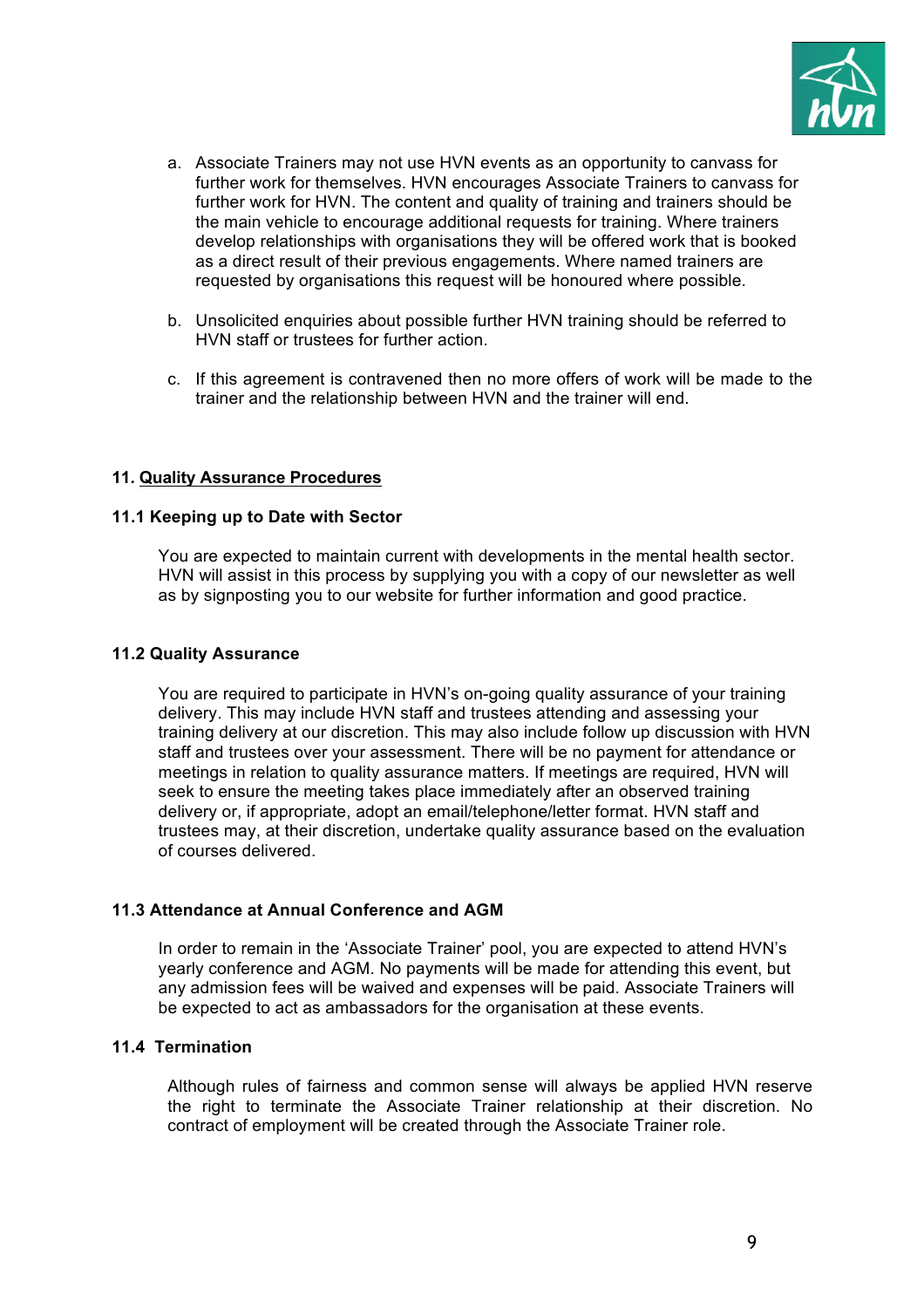

#### **12. Complaints Procedure**

HVN is committed to providing a high quality service to its clients. Complaints are taken seriously and HVN strives to resolve them swiftly and amicably. All details of complaints will be stored in the complaints file held at NHVN, Sheffield.

Sitra accepts complaints from both customers and trainers.

#### **a. Complaints from trainer:**

If the trainer has a complaint regarding the course materials, the venue, the accommodation or the client they should discuss this with the relevant staff or trustee. Staff or trustees will investigate the problem and resolve accordingly. Serious complaints are required in writing and a discussion will take place between HVN and the trainer as well as HVN and the client in order to resolve the issue. The process is confidential.

#### **b. Complaints from client:**

In the event that a client has a complaint regarding the course administration, course notes/contents, the venue or the trainer the relevant staff member or trustee will investigate and resolve the issue. The process is confidential.

HVN will discuss the issue with the concerned trainer. HVN will then analyse the complaint along with the client and trainer's feedback, deciding whether the trainer, HVN or the client is at fault. The trainer will be informed accordingly and if the decision is at the fault of the trainer, then the complaint will be kept on the trainer's file.

A dialogue is established in order to address the problems and resolve the issue amicably.

HVN will give constructive feedback to the client and the trainer. HVN will offer support to the trainer in reference to the complaint to stop a recurrence of the problem. This may be through refresher training, forum discussion or formal training.

If another similar complaint about the trainer is received within 6 months following the last and is again concluded to be the trainer's fault, then consideration will be given to whether further work will be offered to the trainer.

Associate trainers will not be held responsible for complaints that focus on the organisation's stated ethos with regard to conventional psychiatry, so long as they have articulated this ethos in a balanced and non-confrontational way.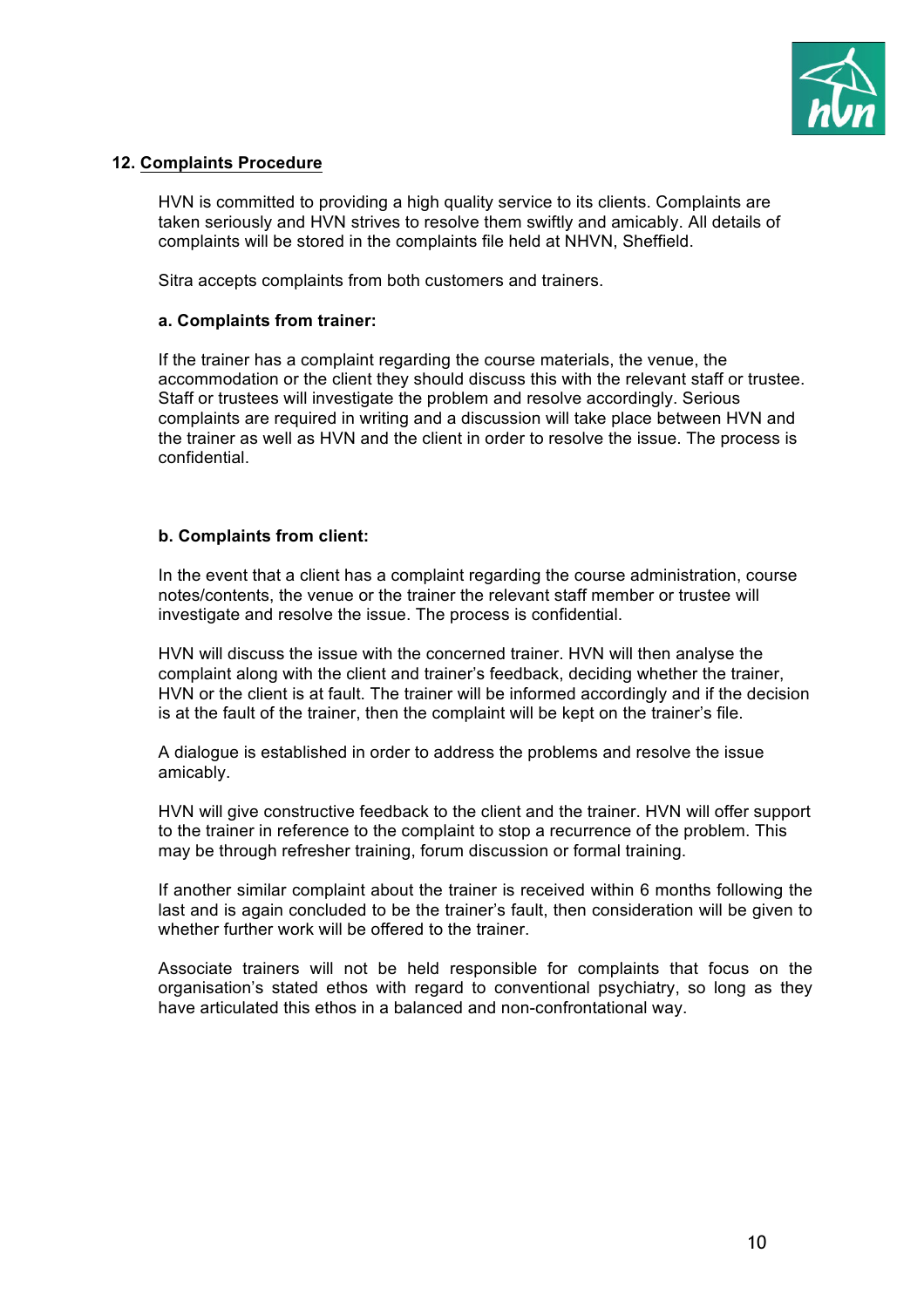

# **13. Sitra Training Equal Opportunities Policy**

HVN has an equal opportunities policy which places responsibility on all staff to support each other and to work together to implement the equal opportunities policy.

This policy commits HVN to the following areas which relate to the provision of learning opportunities:

- Public Commitment To promote equal opportunities and anti-discriminatory practice throughout the delivery and development of courses. To promote equal opportunities by working constructively with hidden discrimination during delivery of training, particularly with reference to service users and the professionals working for them.
- Information To ensure that our services are underpinned by an explicit drive to promote equal opportunities and oppose discrimination.
- Monitoring To monitor participation in courses on the basis of gender, ethnicity, sexuality, disability and managerial status. This information will be collated and used to determine whether there is a need to target and develop
- courses aimed at under-represented groups, or to update materials and ensure that they incorporate anti-discriminatory practice.
- Staff and external consultants and trainers will be monitored on the basis of their gender, ethnicity, sexuality and disability.
- Review HVN will review service delivery in relation to the information gained from monitoring the service delivery and users' take-up and experience of services and take action to ensure that services are appropriately provided for all users.

If a learner feels that they are experiencing discrimination of any kind, they will be encouraged to make the fact known. This should be done through following the established appeals procedure.

Tutors and learners have access to the full HVN Equal Opportunities policy.